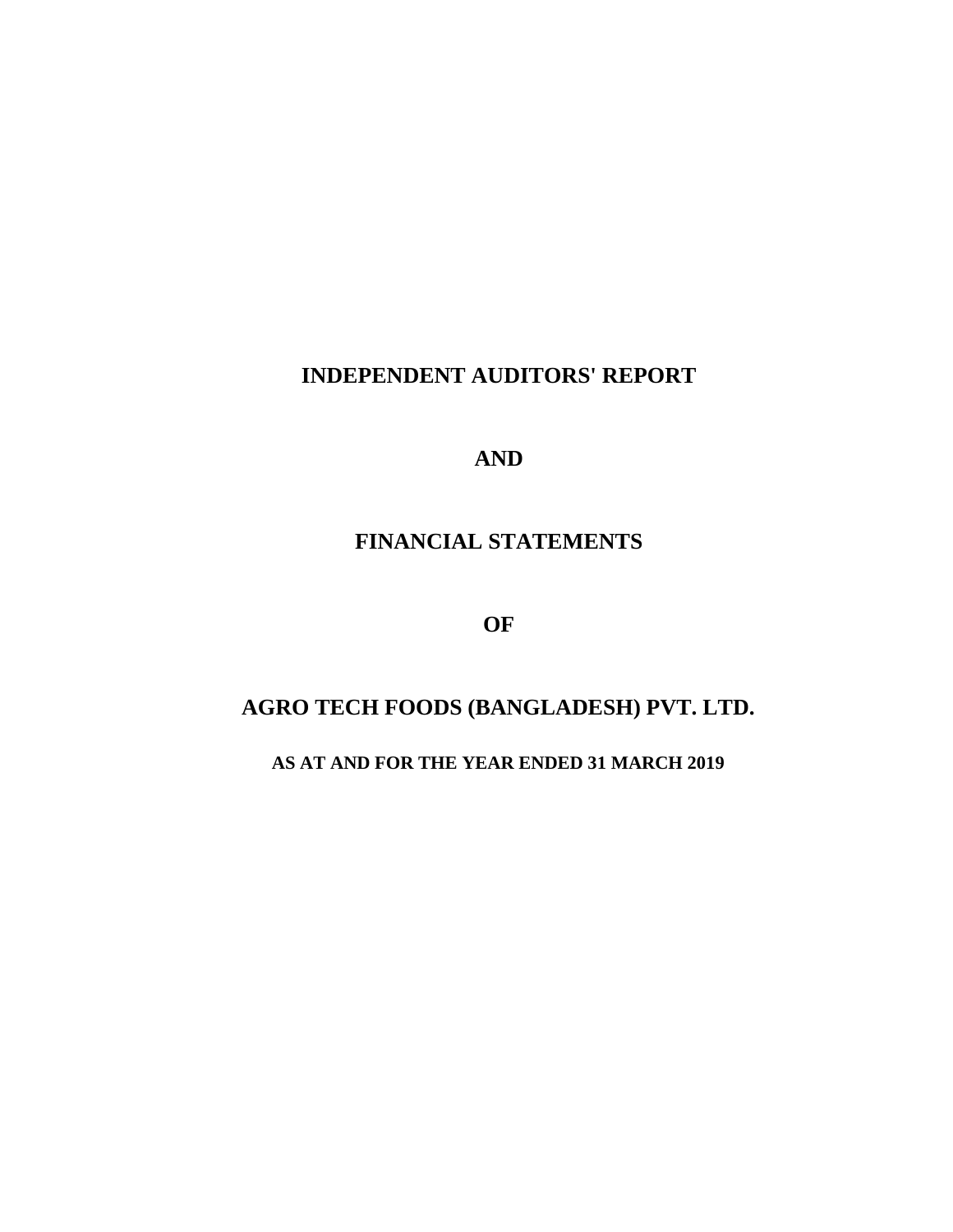## **Independent Auditors' Report to the shareholders of AGRO TECH FOODS (BANGLADESH) PVT. LTD.**

### **Report on the Audit of the Financial Statements**

### **Opinion**

We have audited the accompanying financial statements of Agro Tech Foods (Bangladesh) Pvt. Ltd., which comprise the statements of financial position as at 31 March 2019, and the statement of profit or loss and other comprehensive income, statement of changes in equity and statement of cash flows for the year then ended, and notes to the financial statements, including a summary of significant accounting policies.

In our opinion, the accompanying financial statements give true and fair view, in all material respects, the financial position of the Company as at 31 March 2019, and of its financial performance and its cash flows for the year then ended in accordance with International Financial Reporting Standards (IFRSs), the Companies Act 1994 and other applicable laws and regulations.

### **Basis for opinion**

We conducted our audit in accordance with International Standards on Auditing (ISAs). Our responsibilities under those standards are further described in the Auditor's Responsibilities for the Audit of the Financial Statements section of our report. We are independent of the Company in accordance with the International Ethics Standards Board for Accountants' Code of Ethics for Professional Accountants (IESBA Code) together with ethical requirement that are relevant to our audit of the financial statements in Bangladesh, and we have fulfilled our other ethical responsibilities in accordance with these requirement. We believe that the audit evidence we have obtained is sufficient and appropriate to provide a basis for our opinion.

## **Responsibilities of Management and Those Charged with Governance for the Financial Statements**

Management is responsible for the preparation and fair presentation of these financial statements in accordance with International Financial Reporting Standards (IFRSs), The Companies Act 1994 and other applicable laws and regulations, and for such internal control as management determines is necessary to enable the preparation of financial statements that are free from material misstatement, whether due to fraud or error.

In preparing the financial statements, management is responsible for assessing the Company's ability to continue as a going concern, disclosing, as applicable, matters related to going concern and using the going concern basis of accounting unless management either intends to liquidate the Company or to cease operations, or has no realistic alternative but to do so.

Those charge with governance are also responsible for overseeing the company's financial reporting process.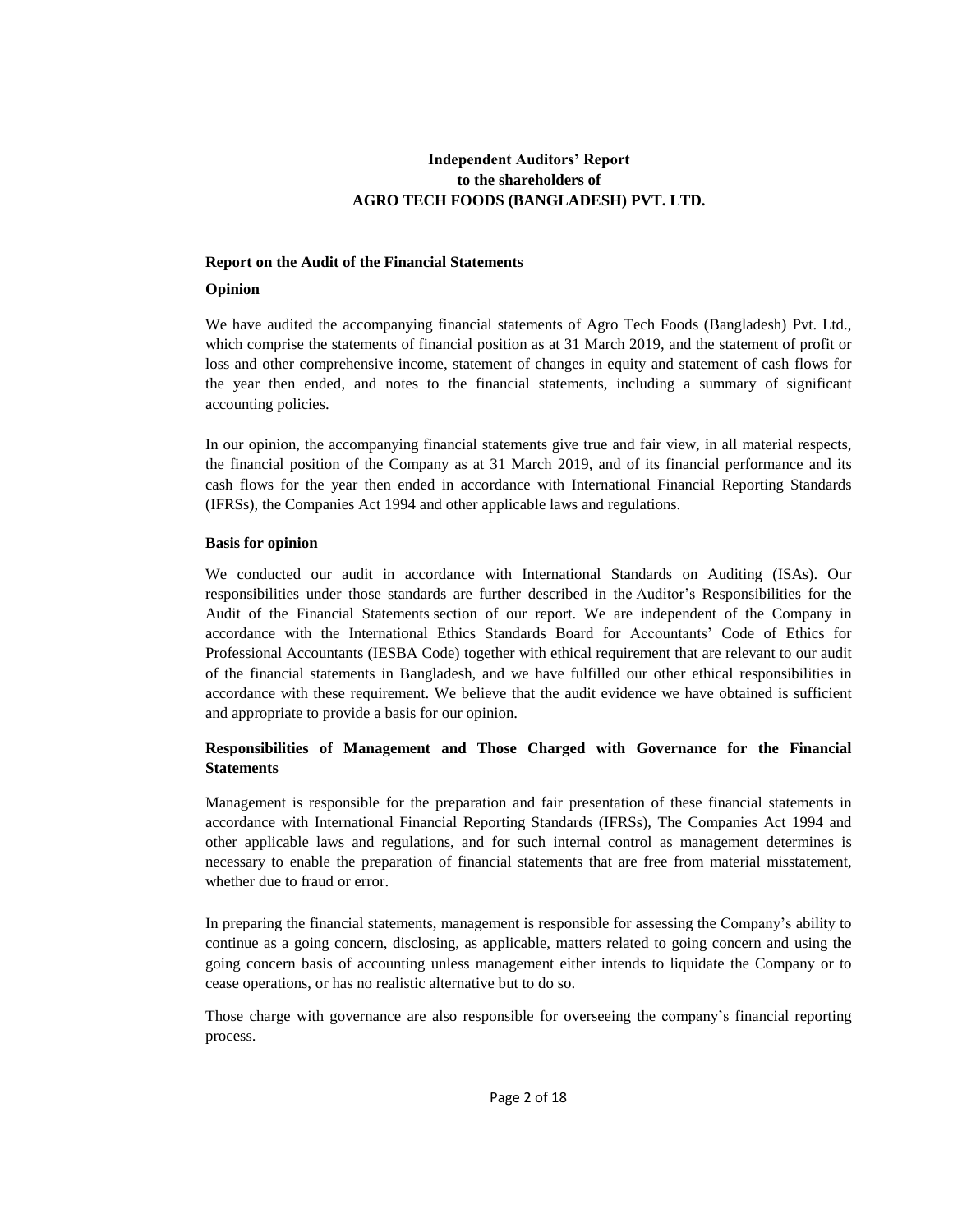### **Auditor's Responsibilities for the audit of the Financial Statements**

Our objectives are to obtain reasonable assurance about whether the financial statements as a whole are free from material misstatement, whether due to fraud or error, and to issue an auditor's report that includes our opinion. Reasonable assurance is a high level of assurance, but is not a guarantee that an audit conducted in accordance with ISAs will always detect a material misstatement when it exists. Misstatements can arise from fraud or error and are considered material if, individually or in the aggregate, they could reasonably be expected to influence the economic decisions of users taken on the basis of these financial statements.

As part of an audit in accordance with ISAs, we exercise professional judgement and maintain professional skepticism throughout the audit. We also:

Identify and assess the risks of material misstatement of the financial statements, whether due to fraud or error, design and perform audit procedures responsive to those risks, and obtain audit evidence that is sufficient and appropriate to provide a basis for our opinion. The risk of not detecting a material misstatement resulting from fraud is higher than for one resulting from error, as fraud may involve collusion, forgery, intentional omissions, misrepresentations, or the override of internal control.

· Obtain an understanding of internal control relevant to the audit in order to design audit procedures that are appropriate in the circumstances. But not for the purpose of expressing an opinion on the effectiveness of the company's internal control.

Evaluate the appropriateness of accounting policies used and the reasonableness of accounting estimates and related disclosures made by management.

Conclude on the appropriateness of management's use of the going concern basis of accounting and, based on the audit evidence obtained, whether a material uncertainty exists related to events or conditions that may cast significant doubt on the Company's ability to continue as a going concern. Our conclusions are based on the audit evidence obtained up to the date of our auditor's report. However, future events or conditions may cause the Company to cease to continue as a going concern.

Evaluate the overall presentation, structure and content of the financial statements, including the disclosures, and whether the financial statements represent the underlying transactions and events in a manner that achieves fair presentation.

· Obtain sufficient appropriate audit evidence regarding the financial information of the entities or business activities within the Company to express an opinion on the financial statements. We are responsible for the direction, supervision and performance of the Company audit. We remain solely responsible for our audit opinion.

We communicate with those charged with governance regarding, among other matters, the planned scope and timing of the audit and significant audit findings, including any significant deficiencies in internal control that we identify during our audit.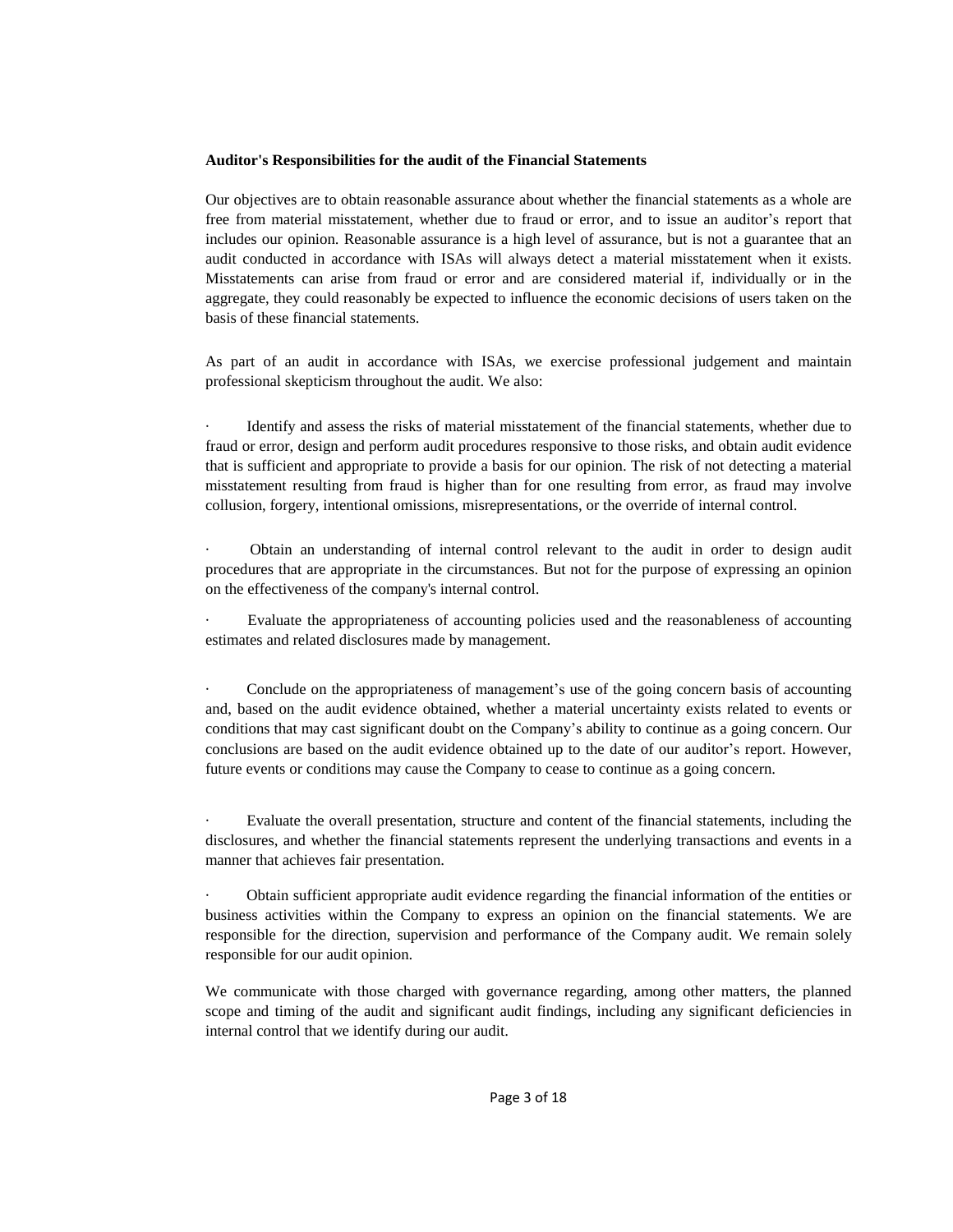### **Report on Other Legal and Regulatory Requirements**

In accordance with the Companies Act, 1994 we also report the following:

a) we have obtained all the information and explanations which to the best of our knowledge and belief were necessary for the purposes of our audit and made due verification thereof;

b) in our opinion, proper books of account as required by law have been kept by the company so far as it appeared from our examination of those books; and

c) the company's statement of financial position and statement of profit or loss and other comprehensive income dealt with by the report are in agreement with the books of account.

**Dated: 22 April 2019**

Dhaka. **Chartered Accountants Ahmed Mashuque & Co.**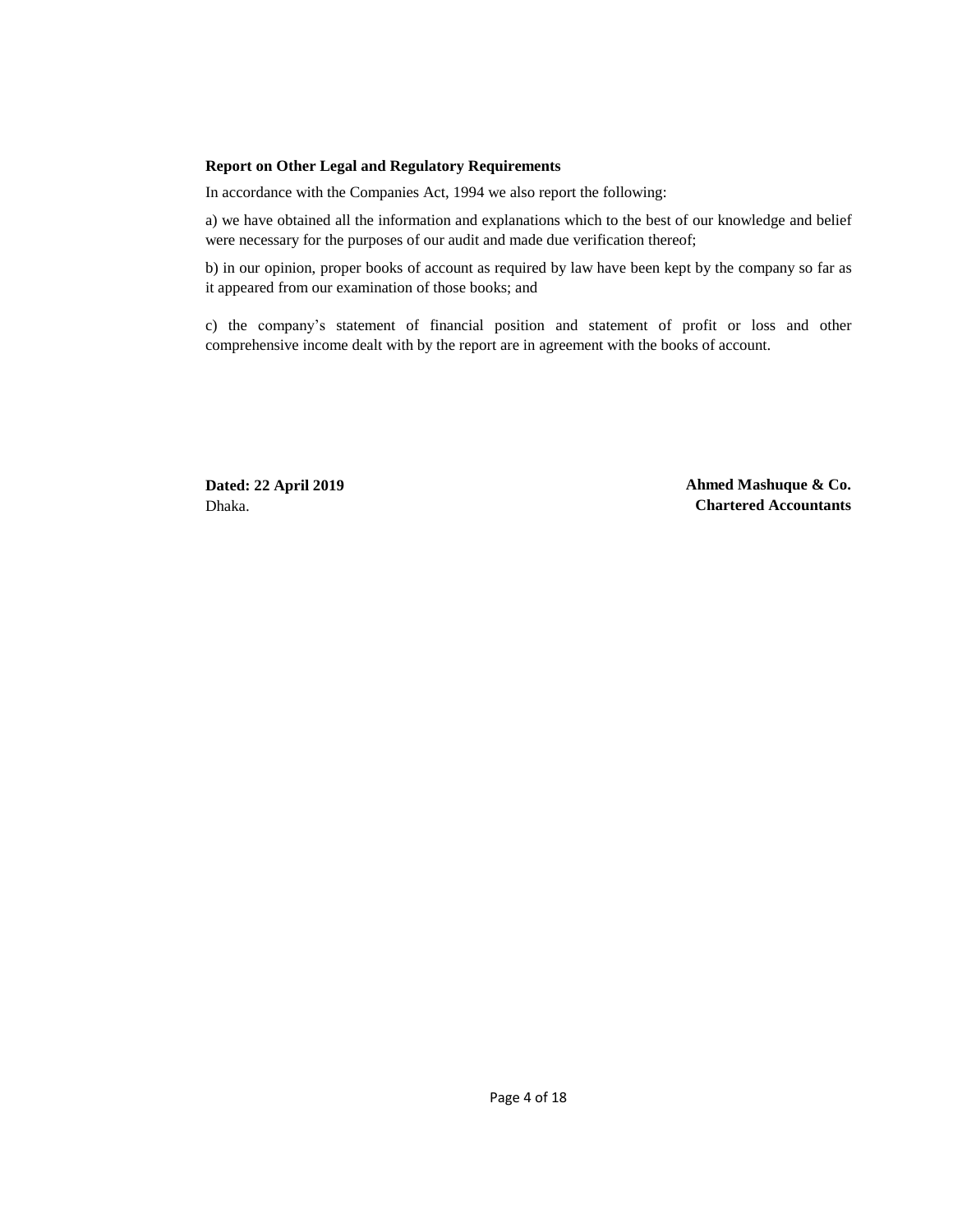### **Agro Tech Foods (Bangladesh) Pvt. Ltd. Statement of financial position** As at 31 March 2019

|                                             | <b>Notes</b> | <b>Amount in Taka</b> |              |
|---------------------------------------------|--------------|-----------------------|--------------|
|                                             |              | 31-Mar-19             | 31-Mar-18    |
| <b>Assets</b>                               |              |                       |              |
| <b>Non Current assets</b>                   |              |                       |              |
| Property, plant and equipment               | 6            | 108,954,594           | 112,028,155  |
| Capital work in process                     | 7            |                       | 797,265      |
| Deferred Tax Assets                         | 8            | 13,359,758            | 9,562,468    |
|                                             |              | 122,314,352           | 122,387,888  |
| <b>Current assets</b>                       |              |                       |              |
| Inventories                                 | 9            | 2,608,816             | 2,252,509    |
| Advances, deposits and prepayments          | 10           | 1,008,831             | 1,270,294    |
| Cash and cash equivalents                   | 11           | 7,968,041             | 7,682,142    |
|                                             |              | 11,585,688            | 11,204,945   |
| <b>Total assets</b>                         |              | 133,900,040           | 133,592,833  |
| <b>Shareholder's equity and Liabilities</b> |              |                       |              |
| <b>Shareholder's equity</b>                 |              |                       |              |
| Share capital                               | 12           | 160,000,000           | 150,000,000  |
| Retained earnings                           |              | (27, 426, 868)        | (17,750,751) |
|                                             |              | 132,573,132           | 132,249,249  |
| Liabilities                                 |              |                       |              |
| <b>Current liabilities</b>                  |              |                       |              |
| Trade and other payable                     | 13           | 1,321,861             | 1,341,292    |
| Provision for income tax                    | 14           | 5,047                 | 2,292        |
|                                             |              | 1,326,908             | 1,343,584    |
| Total shareholder's equity and liabilities  |              | 133,900,040           | 133,592,833  |

*These financial statements should be read in conjunction with annexed notes.* 

**Director Director**

*Signed in terms of our report of even date annexed.*

**Dated: 22 April 2019 Dhaka.**

 **Ahmed Mashuque & Co. Chartered Accountants**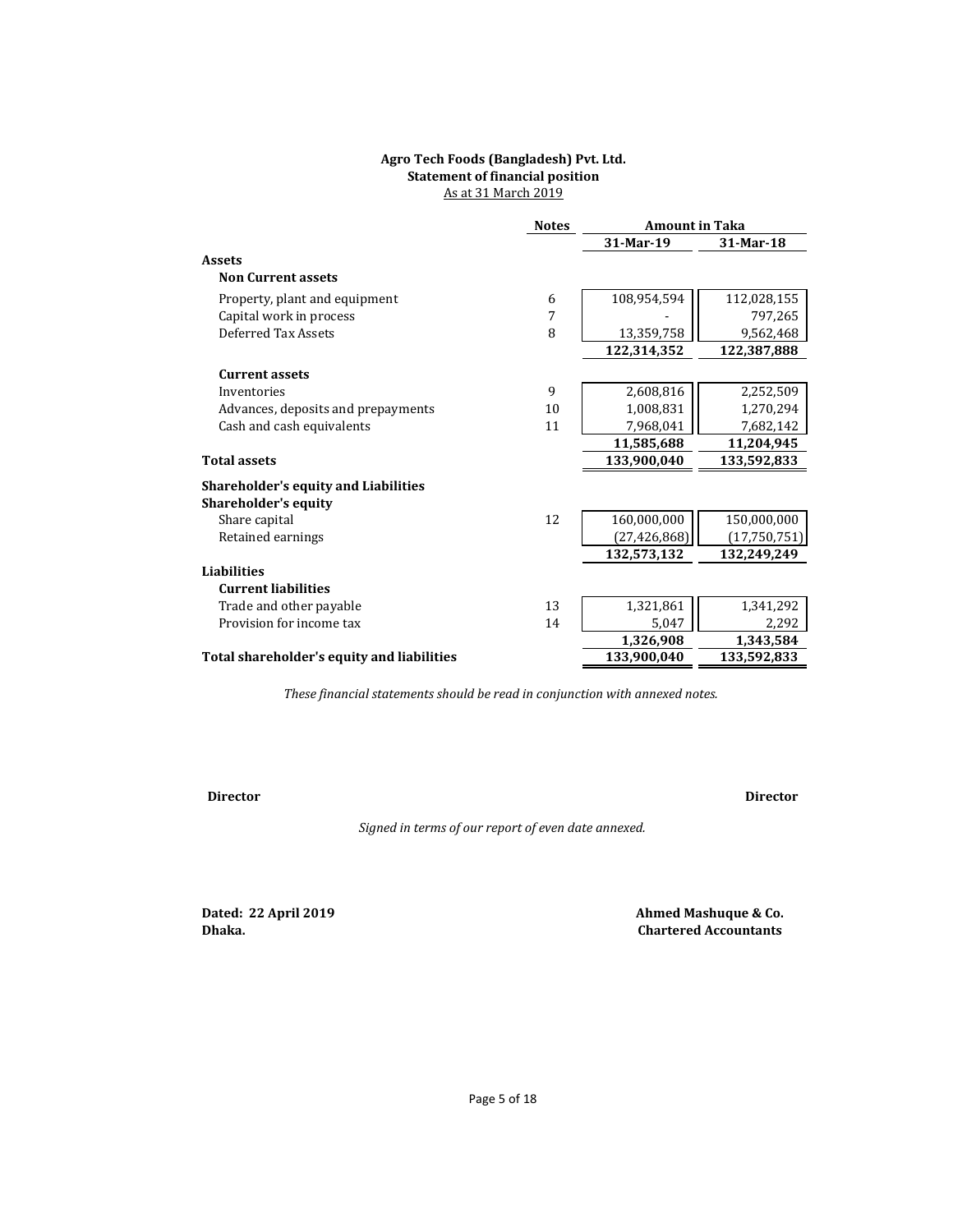### **Agro Tech Foods (Bangladesh) Pvt. Ltd. Statement of profit or loss and other comprehensive income** For the year ended 31 March 2019

|                                                 | <b>Notes</b> | <b>Amount in Taka</b>      |                |
|-------------------------------------------------|--------------|----------------------------|----------------|
|                                                 |              | 2018-2019                  | 2017-2018      |
|                                                 |              |                            |                |
| Revenue                                         | 15           | 111,020                    | 302,108        |
| <b>Total Revenue</b>                            |              | 111,020                    | 302,108        |
| <b>Expenses</b>                                 |              |                            |                |
| Cost of material consumed                       | 16           | 324,226                    | 252,657        |
| Changes in inventories of finished goods        |              | (43, 935)                  | (24, 167)      |
| Operating, administrative and selling expenses  | 17           | 7,148,694                  | 7,540,002      |
| Depreciation                                    |              | 6,409,071                  | 6,073,459      |
| Foreign exchange (Gain)/ loss                   |              | (256, 384)                 | 8,715          |
| <b>Total Expense</b>                            |              | 13,581,672                 | 13,850,666     |
| Profit/(Loss) before tax                        |              | (13, 470, 652)             | (13, 548, 558) |
| Less: Income tax expense                        |              |                            |                |
| Income tax expense                              |              | 1,649                      |                |
| Deferred tax (Income)/ expense                  |              | (3,797,290)                | (4,741,996)    |
| Profit /(Loss) after tax                        |              | (9,675,011)                | (8,806,562)    |
| Add: Other comprehensive income                 |              |                            |                |
| Total comprehensive income/(loss)               |              | (9,675,011)<br>(8,806,562) |                |
| (Transferred to statement of changes in equity) |              |                            |                |

*These financial statements should be read in conjunction with annexed notes.* 

#### **Director Director**

*Signed in terms of our report of even date annexed.*

**Dated: 22 April 2019 Dhaka.**

 **Ahmed Mashuque & Co. Chartered Accountants**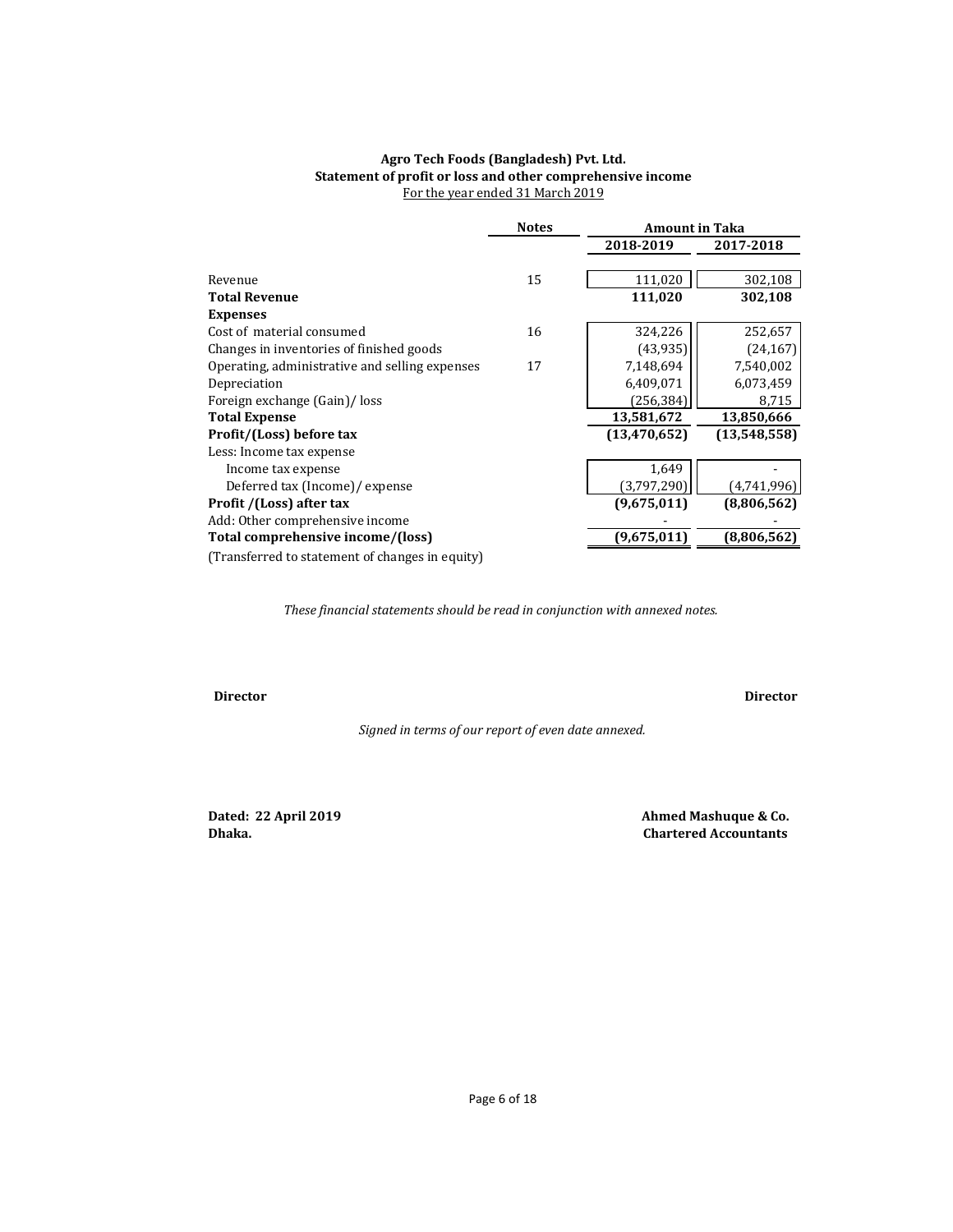### **Agro Tech Foods (Bangladesh) Pvt. Ltd. Statement of changes in equity** As at 31 March 2019

|                      |                         | <b>Amount in Taka</b>   |
|----------------------|-------------------------|-------------------------|
| <b>Share capital</b> | Retained<br>earnings    | Total                   |
| 150,000,000          | (8,944,591)             | 141,055,409             |
|                      | 402<br>(8,806,562)      | 402<br>(8,806,562)      |
| 150,000,000          | (17,750,751)            | 132,249,249             |
| 150,000,000          | (17,750,751)            | 132,249,249             |
| 10,000,000           |                         | 10,000,000              |
|                      | (1, 106)<br>(9,675,011) | (1, 106)<br>(9,675,011) |
| 160,000,000          | (27, 426, 868)          | 132,573,132             |
|                      |                         |                         |

**Director Director**

*Signed in terms of our report of even date annexed.*

**Dated: 22 April 2019 Ahmed Mashuque & Co. Dhaka. Chartered Accountants**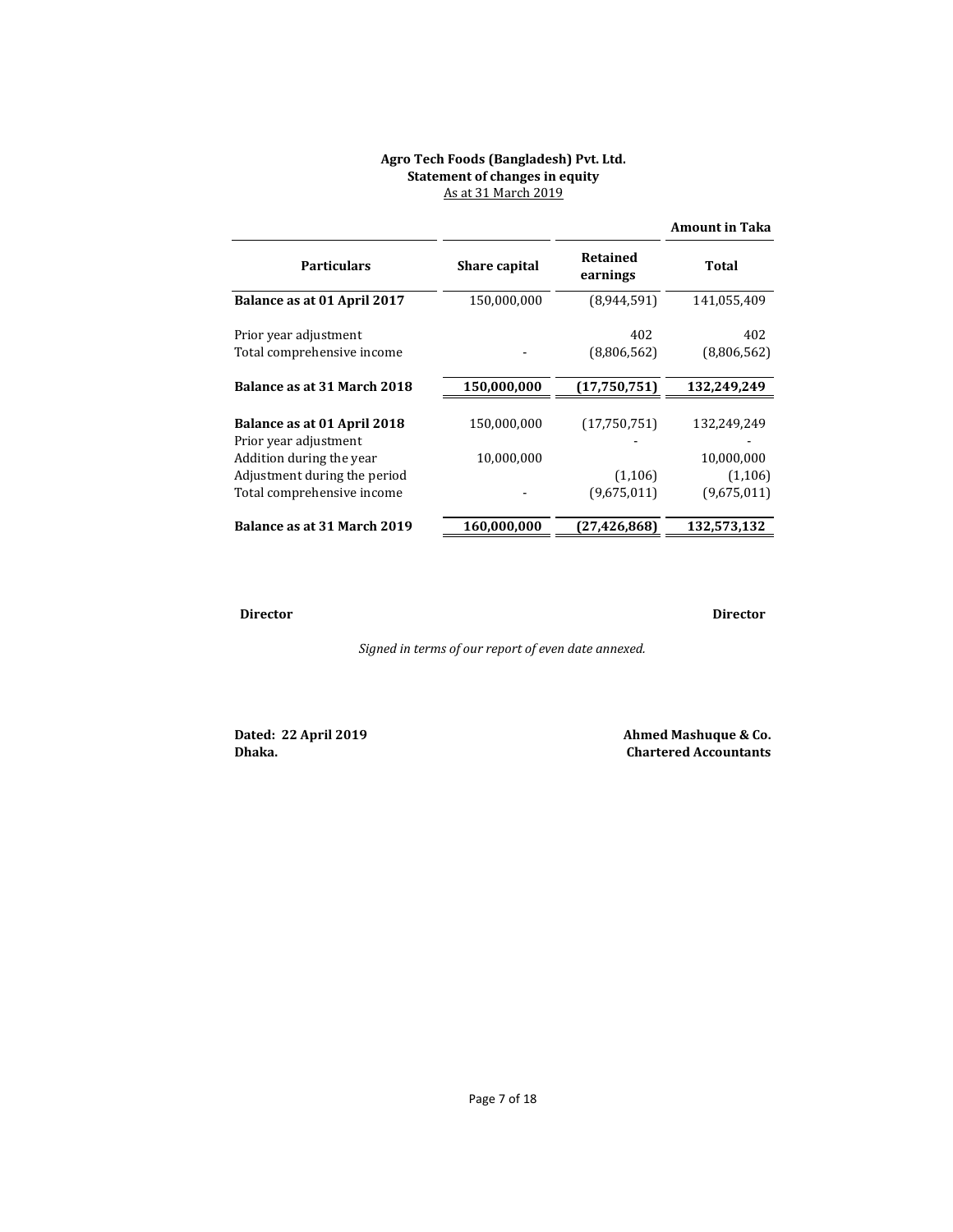### **Agro Tech Foods (Bangladesh) Pvt. Ltd. Statement of cash flows As at 31 March 2019**

|    |                                                        | <b>Amount in Taka</b> |                |
|----|--------------------------------------------------------|-----------------------|----------------|
|    |                                                        | 2018-2019             | 2017-2018      |
| A. | Cash flows from operating activities                   |                       |                |
|    | Profit/(Loss) before tax                               | (13, 470, 652)        | (13,548,558)   |
|    | Adjustment of non cash items                           |                       |                |
|    | Depreciation                                           | 6,409,071             | 6,073,459      |
|    |                                                        | (7,061,581)           | (7, 475, 099)  |
|    | Changes in working capital                             |                       |                |
|    | Inventories                                            | (356, 307)            | (2, 252, 509)  |
|    | Advances, deposits and prepayments                     | 261,463               | 148,357        |
|    | Trade and Other Payable                                | (16, 676)             | 126,680        |
|    | Advance income tax                                     |                       | 1,320          |
|    | Income tax expense and adjustment                      | (2,755)               |                |
|    |                                                        | (114, 275)            | (1,976,152)    |
|    | Net cash flow from operating activities                | (7, 175, 856)         | (9,451,251)    |
| В. | Cash flows from investing activities                   |                       |                |
|    | Acquisition of property, plant and equipment           | (2,538,245)           | (2,311,111)    |
|    | Capital work in progress                               |                       | (797, 265)     |
|    | Net cash used in investing activities                  | (2,538,245)           | (3, 108, 376)  |
| C. | Cash flows from financing activities                   |                       |                |
|    | Increase of share capital                              | 10,000,000            |                |
|    | Net cash generated from financing activities           | 10,000,000            |                |
|    |                                                        |                       |                |
|    | Net cash decrease in cash and cash equivalent          | 285,899               | (12, 559, 627) |
|    | Cash and cash equivalents at the beginning of the year | 7,682,142             | 20,241,769     |
|    | Cash and cash equivalents at the end of the year       | 7,968,041             | 7,682,142      |

*These financial statements should be read in conjunction with annexed notes.* 

**Director Director**

*Signed in terms of our report of even date annexed.*

**Dated: 22 April 2019 Dhaka.**

 **Ahmed Mashuque & Co. Chartered Accountants**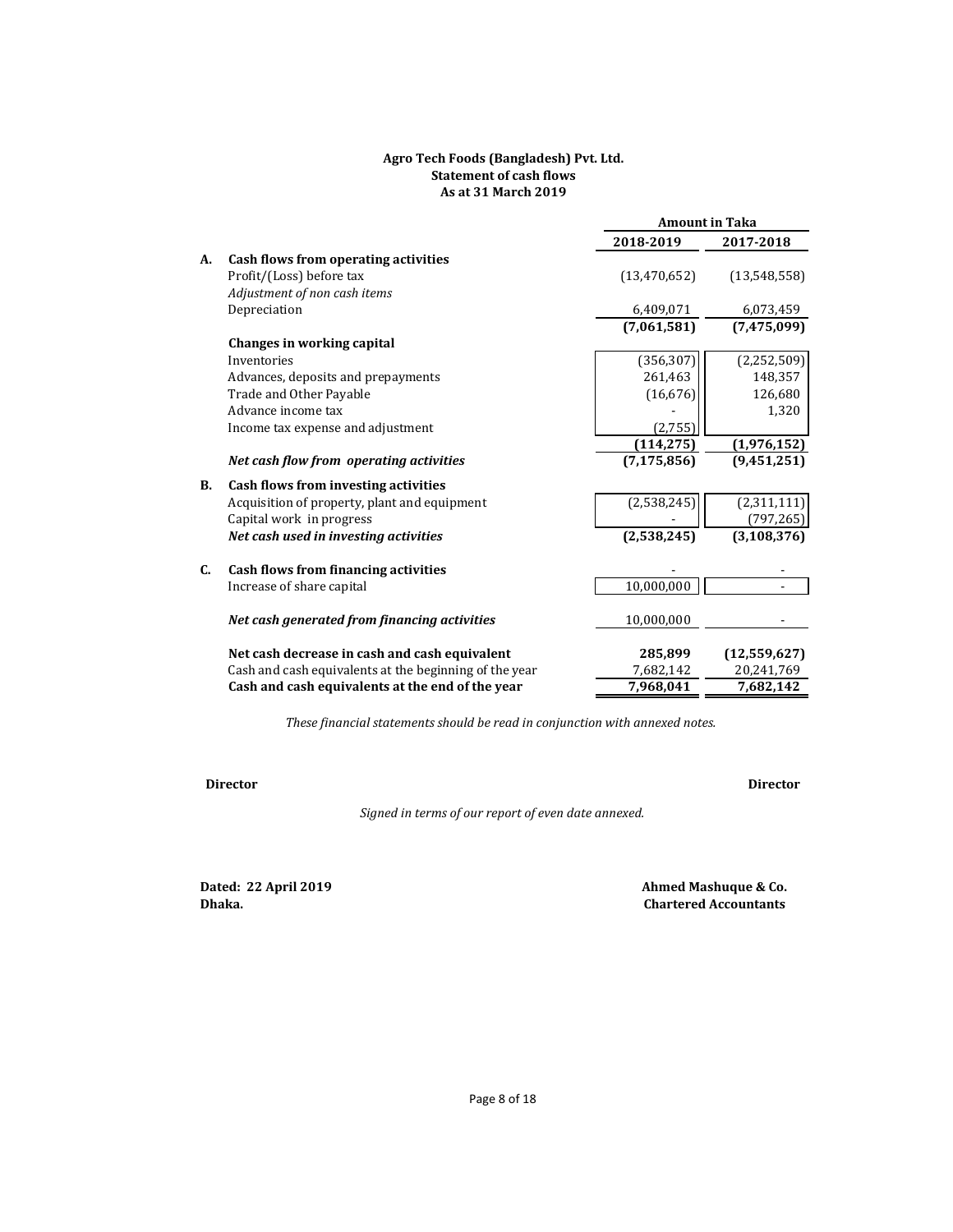#### **Agro Tech Food (Bangladesh) Pvt. Ltd. Notes, comprising significant accounting policies and other explanatory information As at and for the year ended 31 March 2019**

#### **1 Company and its activities**

#### **1.01 Background**

Agro Tech Foods (Bangladesh) Pvt. Ltd. ("the Company") was registered in Bangladesh on 8 April 2012 with an authorized share capital of Tk 50,000,000 divided into 5,000,000 ordinary shares of Tk 10 each. The address of the registered office of the company is Sakaswar, Madhyapara, Kaliakoir, Gazipur-1750. ln 2014, the Company increased its authorized share capital to Tk 200,000,000 divided into 20,000,000 ordinary shares of Tk 10 each. It is a subsidiary company of Agro Tech Foods Limited, lndia.

#### **1.02 Nature of business**

The company is mainly engaged in production of 'ACTII' pop-corn.

#### **2 Basis of preparation**

#### **2.01 Statement of compliance**

The financial statements have been prepared in compliance with Bangladesh International Reporting Standards (IFRS) and the requirements of the Companies Act, 1994 and other relevant local laws and regulations as applicable. IFRS comprise of

-International Financial Reporting Standards (IFRS); -International Accounting Standards (IAS); and -Interpretations.

The titles and format of these financial statements follow the requirements of IFRS which are to some extent different from the requirements of the Companies Act, 1994. However, such differences are not material and in the view of management IFRS title gives better presentation to the shareholders.

### **2.02 Reporting period**

The financial year of the company has been determined to be from 01 April to 31 March each year. These financial statements cover one year from 01 April 2018 to 31 March 2019 consistently.

#### **2.03 Basis of accounting**

The financial statements have been prepared under the accrual basis of accounting.

#### **2.04 Going concern**

The financial statements have been prepared on going concern basis. As per the management assessment, there is no material uncertainties related to events or conditions which may cast significant doubt upon the companies ability to continue as a going concern.

#### **2.05 Basis of measurement**

The financial statements have been prepared under the historical cost convention.

#### **2.06 Date of authorization**

The Board of Directors has authorized these financial statements on 22 April 2019

#### **2.07 Use of estimates and judgments**

The preparation of the financial statements in conformity with International Financial Reporting Standards (IFRS) requires management to make judgment, estimates and assumptions that affect the application of accounting policies and the reported amounts of assets, liabilities, income and expenses. Actual result may differ from these estimates.

#### **2.08 Functional and presentation currency**

These financial statements are presented in Bangladesh currency (Taka), which is both functional currency and presentation currency of the company. All amount have been rounded off to the nearest Taka unless otherwise indicated.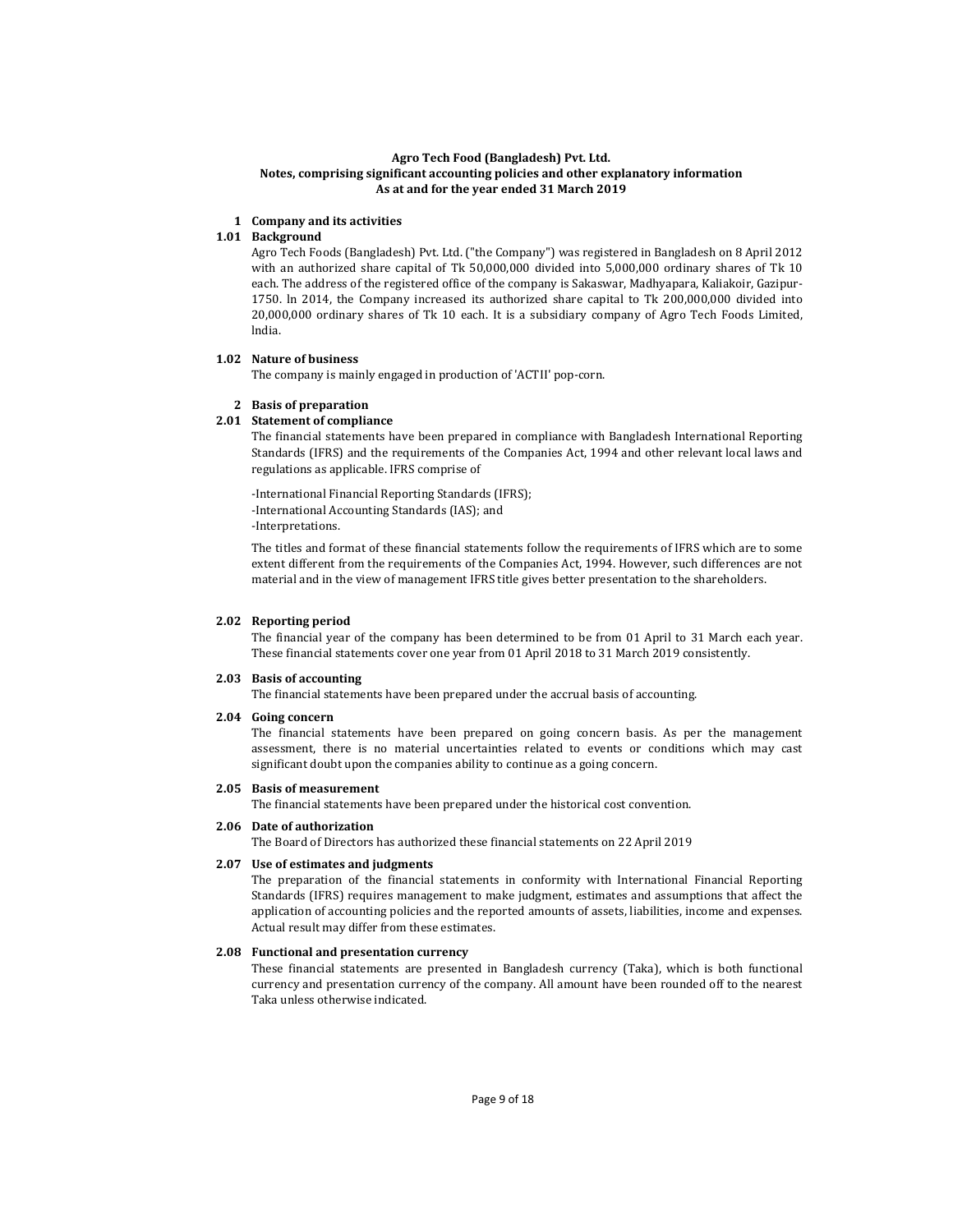### **3 Significant accounting policies**

### **3.01 Property, plant and equipment**

### **a) Recognition and measurement**

Property, plant and equipment are stated at cost net of accumulated depreciation. Cost of an item of property, plant and equipment comprises its net purchase price after deducting trade discount and rebates, import duties, non refundable taxes and any cost that are directly attributable to bringing the assets to the location and condition necessary for it to be capable of operating in the intended manner.

#### **b) Subsequent cost**

The cost of replacing component of an item of property, plant and equipment is recognized in the carrying amount of the item if it is probable that the future economic benefits embodied within the component will flow to the company and its cost can be measured reliably.

### **c) Depreciation**

Depreciation on property, plant and equipment is recognized against profit or loss on a straight line method over the estimated useful lives of each part of an item of property, plant and equipment as this most closely reflects the expected pattern of consumption of the future economic benefits embodied in the assets. Depreciation is charged from the date of acquisition and no depreciation is charged in the month of disposal.. The depreciation rates are as follows:

| <b>Assets Category</b>   | <b>Estimated lifetime</b> |
|--------------------------|---------------------------|
| <b>Building</b>          | 20 years                  |
| Plant & machinery        | 10 years                  |
| Factory equipment        | 20 years                  |
| Equipment and appliances | 5 years                   |
| Computer and peripherals | 5 years                   |
| Furniture and fixture    | 5 years                   |

#### **d) Retirement and disposal**

On disposal of property, plant and equipment, the cost and accumulated depreciation are eliminated and gain or loss on such disposal is reflected in the statement of profit or loss and other comprehensive income, which is determined with reference to the net book value of the assets and net sales proceeds.

#### **3.02 Capital work in progress**

Capital work in progress represents the cost incurred for acquisition and/or construction of items of property, plant and equipment that are not ready for use which is measured at cost.

### **3.03 Inventories**

Inventories are valued in accordance with IAS 2: *Inventories* at lower of cost and net realizable value. Net realizable value is based on estimated selling price less any further costs expected to be incurred to make the sales.

#### **3.04 Earning per share**

The Company calculates its earnings per share in accordance with IAS 33: *Earning per share* .

#### **Basic earnings**

**Basic earnings per share** This represents earnings for the year attributable to ordinary shareholders. As there were no preference shares requiring returns or dividends, minority interest or extraordinary items, the net profit after tax for the year has been considered as fully attributable to the ordinary shareholders.

This has been calculated by dividing the basic earnings by the weighted average number of ordinary shares outstanding during the year.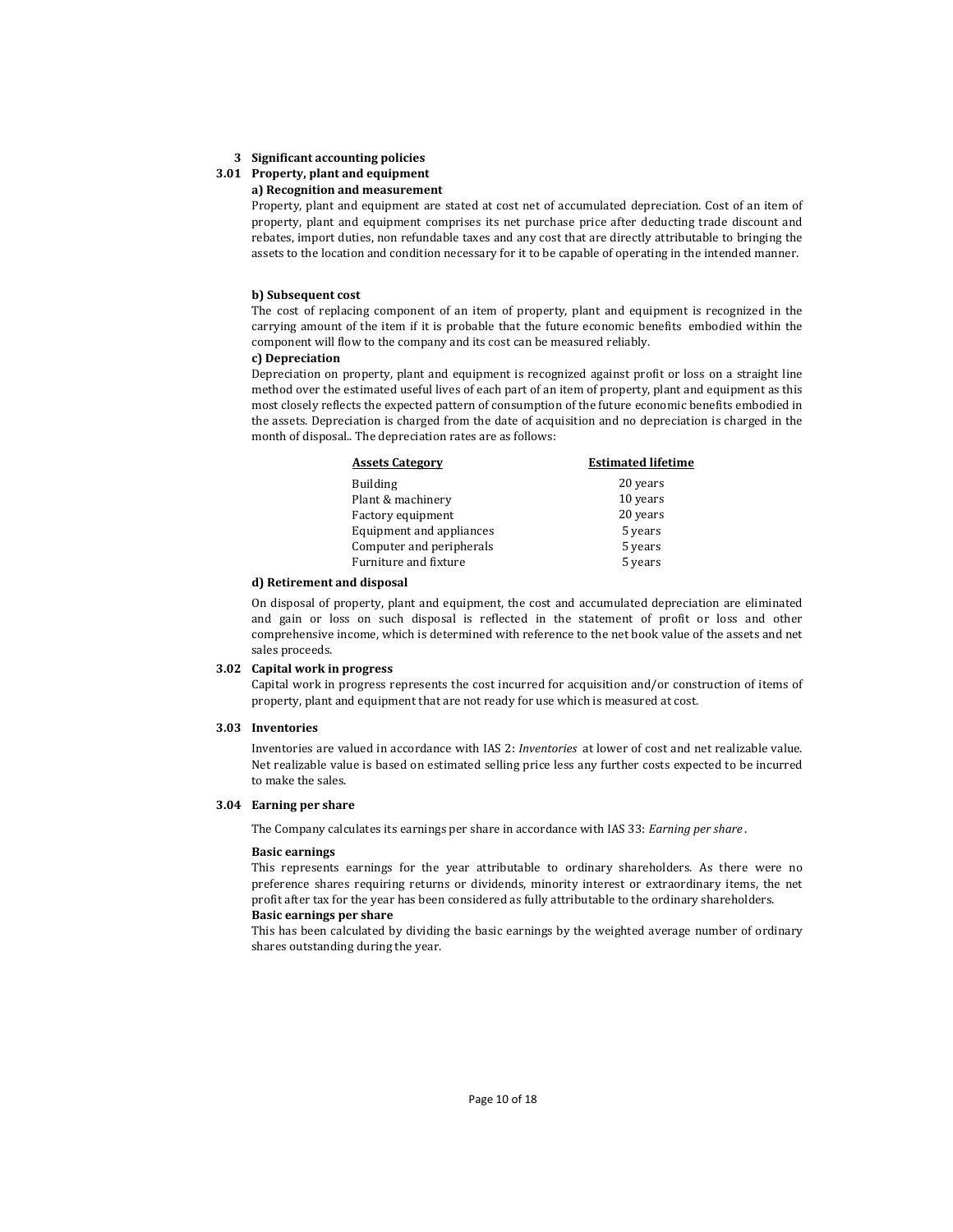#### **3.05 Provisions**

In accordance with the guidelines as prescribed by IAS 37: *Provisions, contingent liabilities and contingent assets* provisions are recognized when all the following criteria are met :

- When the company has a present obligation as a result of past event;

- When it is probable that an outflow of resources embodying economic benefits will be required to settle the obligation; and

- Reliable estimate can be made of the amount of the obligation.

### **3.06 Finance costs**

Finance costs comprise interest expense on short term borrowings.

### **3.07 Financial instruments**

A financial instrument is any contract that gives rise to a financial asset of one entity and a financial liability or equity instrument of another entity.

#### *Financial assets*

The company initially recognizes receivables and deposits on the date that they are originated. All other financial assets are recognized initially on the date at which the company becomes a party to the contractual provisions of the transaction.

The company derecognizes a financial asset when the contractual rights or probabilities of receiving the cash flows from the asset expire, or it transfers the rights to receive the contractual cash flows on the financial asset in a transaction in which substantially all the risks and rewards of ownership of the financial asset are transferred.

#### *Accounts receivable*

Accounts receivable is stated net of provisions, if any.

### *Cash and bank balances*

Cash and bank balances consist cash in hand, bank deposits, which were held and available for use of the company without any restriction.

#### *Advances, deposits and prepayments*

*Advances*

Advances are initially measured at cost. After initial recognition, advances are carried at cost less deduction, adjustment.

#### *Deposits*

Deposits measured at cost value.

*Prepayments*

Prepayments are initially measured at cost. After initial recognition, Prepayments are carried at cost less charges to Statement of profit or loss and other comprehensive income.

#### *Financial liability*

The company initially recognizes all financial liabilities on the transaction date at which the company becomes a party to the contractual provisions of the liability.

The company derecognizes a financial liability when its contractual obligations are discharged or cancelled or expire.

#### *Trade and other payables*

Trade and other payables and other financial liabilities are recognized when contractual obligations arising from past events are certain and the settlement of which is expected to result in an outflow from the company of resources embodying economic benefits.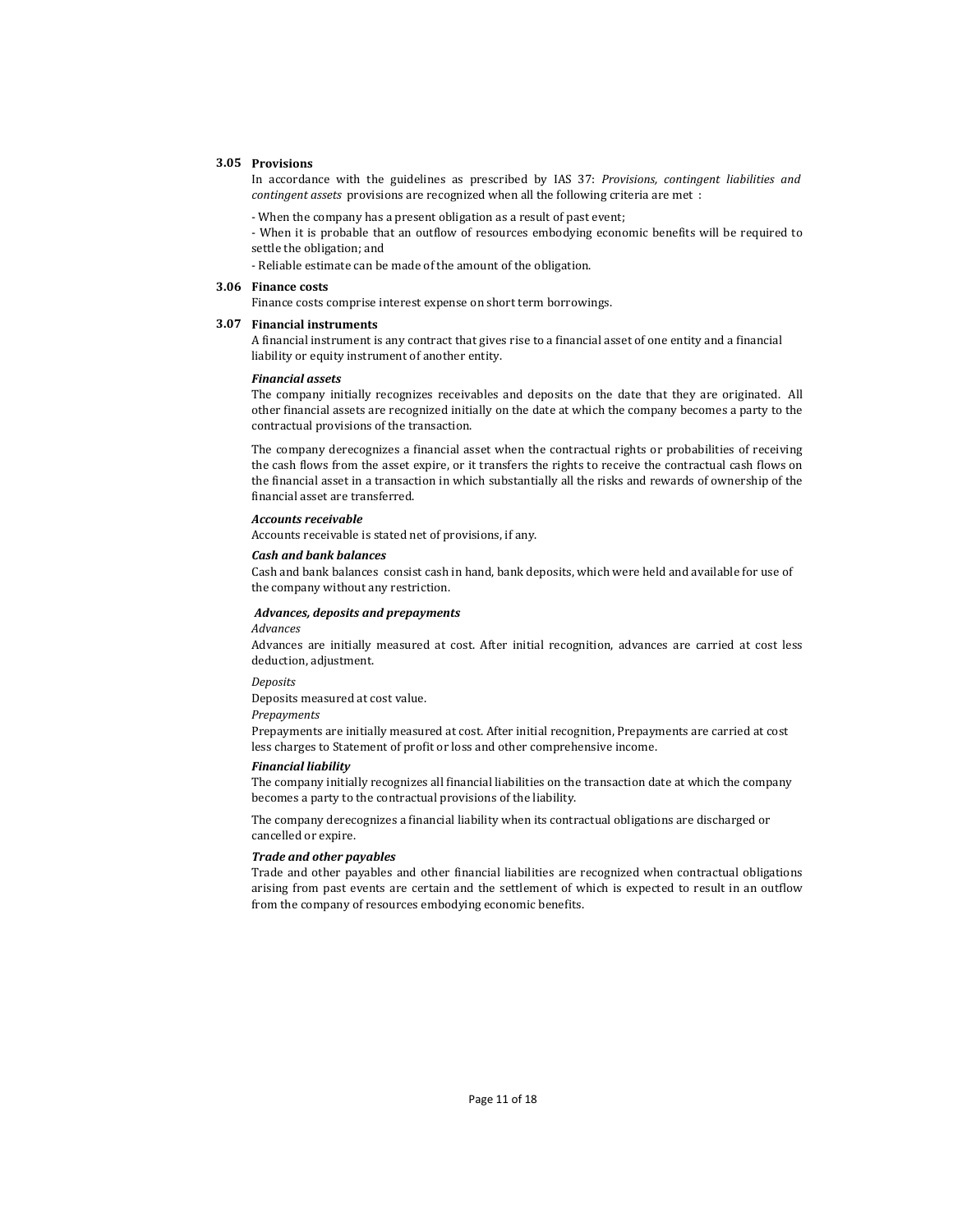#### **3.08 Events after the reporting date**

In accordance with IAS 10: *Events after the reporting period* , amount recognized in the financial statements are adjusted for event after the reporting period that provide additional evidence of conditions that existed at the end of the reporting period. No adjustment is given in the financial statements for event after the reporting period that are indicative of conditions that arose after the reporting period. Material non-adjusting events are disclosed in the financial statements.

#### **3.09 Revenue recognition**

### *(a) Sales of goods*

Revenue is measured at the fair value of the consideration received or receivable and represents amounts receivable for goods provided in the normal course of business, net of discounts, VAT. and other sales-related taxes, if any. Revenue is recognized at the time of raising of sales invoice , when significant risks and reward of ownership have been transferred to the buyer and recovery of the consideration is probable. transfer of risk and rewards occurs from the sale of goods when the products is delivered to the distributors from customer along with dispatch documents and invoices.

#### *(b) Interest income*

Interest income is recognized on accrual basis.

#### **3.10 Statement of cash flows**

Statement of cash flows is prepared in accordance with IAS 7: *Cash Flow Statement* under indirect method.

### **3.11 Transactions in foreign currencies**

Transactions denominated in foreign currencies are translated into Bangladeshi Taka at the rate of exchange ruling at the date of the transaction. Monetary assets and liabilities denominated in foreign currencies are translated into Bangladeshi Taka at the exchange rates ruling at the statement of financial position date. Non monetary assets and liabilities denominated in foreign currencies, which are stated at historical cost, are translated into Bangladeshi Taka at the exchange rate ruling at the date of the transaction. Foreign exchange differences arising on translation are recognized in the statement of profit or loss and other comprehensive income.

#### **3.12 Materiality and aggregation**

Each material class of similar items is presented separately in the financial statements. Items of dissimilar nature or function are presented separately unless they are immaterial.

#### **3.13 Offsetting**

Financial assets and liabilities are offset and net amount is reported in the financial statements only when there is legally enforceable right to set-off the recognized amounts and the company intends to either to settle on the net basis, or to realize the assets and to settle the liabilities simultaneously.

#### **3.14 Share capital**

Paid up capital represents total amount of shareholders capital that has been paid in full by the ordinary shareholders. Holders of ordinary shares are entitled to receive dividends as declared from time to time.

#### **3.15 Interest income and expenses**

Interest income comprises interest income on bank account. Interest expenses comprise interest expense on borrowings from bank.

#### **3.16 Taxation**

Income tax expenses comprises current and deferred tax . Current tax and deferred tax is recognized in profit or loss except to the extent that it relates to items recognized directly in equity in which case it is recognized in equity.

Provision for tax expense has been made as per Income Tax Ordinance, 1984.

#### *Deferred tax*

Deferred tax is recognized in respect of temporary differences between the carrying amount of assets and liabilities for financial reporting purpose and the amounts used for taxation purposes. Deferred tax is not recognized for: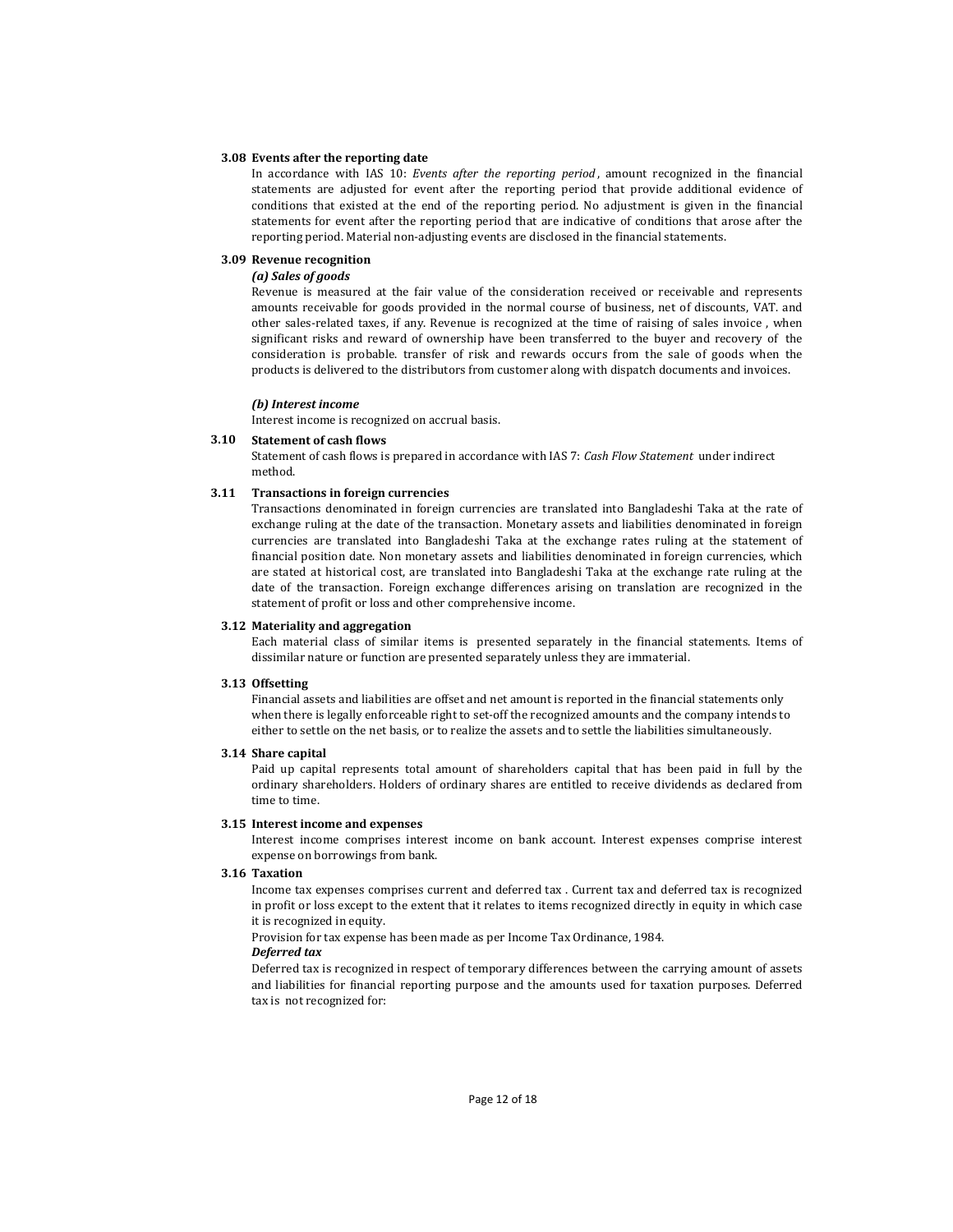- temporary differences on the initial recognition of assets or liabilities in a transaction that is not a business combination and that effects neither accounting nor taxable profit or loss.

- temporary differences related to investment in subsidiaries and jointly controlled entities to the extent that it is probable that they will not reverse in the foreseeable future, and

Deferred tax is measured at the tax rates that are expected to be applied to the temporary differences when they reverse, based on the laws that have been enacted or substantively enacted at the reporting date.

Deferred tax assets and liabilities are offset if there is legally enforceable right to offset current tax liabilities and assets, and they relate to income taxes levied by the same tax authority on the same taxable entity, or on different tax entities, but they intend to settle current tax liabilities and assets on a net basis or their tax assets and liabilities will be realized simultaneously.

A deferred tax asset is recognized for tax credits and deductible temporary differences to the extent that it is probable that future taxable profits will be available against which temporary difference can be utilized. Deferred tax assets are reviewed at each reporting date and are reduced to the extent that it is no longer probable that the related tax benefit will be realized.

#### **4 Financial risk management policies**

The management of the company has the overall responsibility for the establishment and oversight of the company's risk management framework. Financial risk management policies require establishing standard procedures to identify and analyze the main risks to which the company is exposed and continually deploying and managing risk management systems designed to eliminate or reduce the probability that risks will arise and to limit their impact.

#### **5 Comparative information**

Comparative information have been disclosed for all numerical information in the financial statements when it is relevant for understanding the current period's financial statements. Previous year's figure has been re-arranged whenever considered necessary to ensure comparability with the current year's presentation as per IAS 8: *Accounting policies, Changes in Accounting Estimates and Errors*.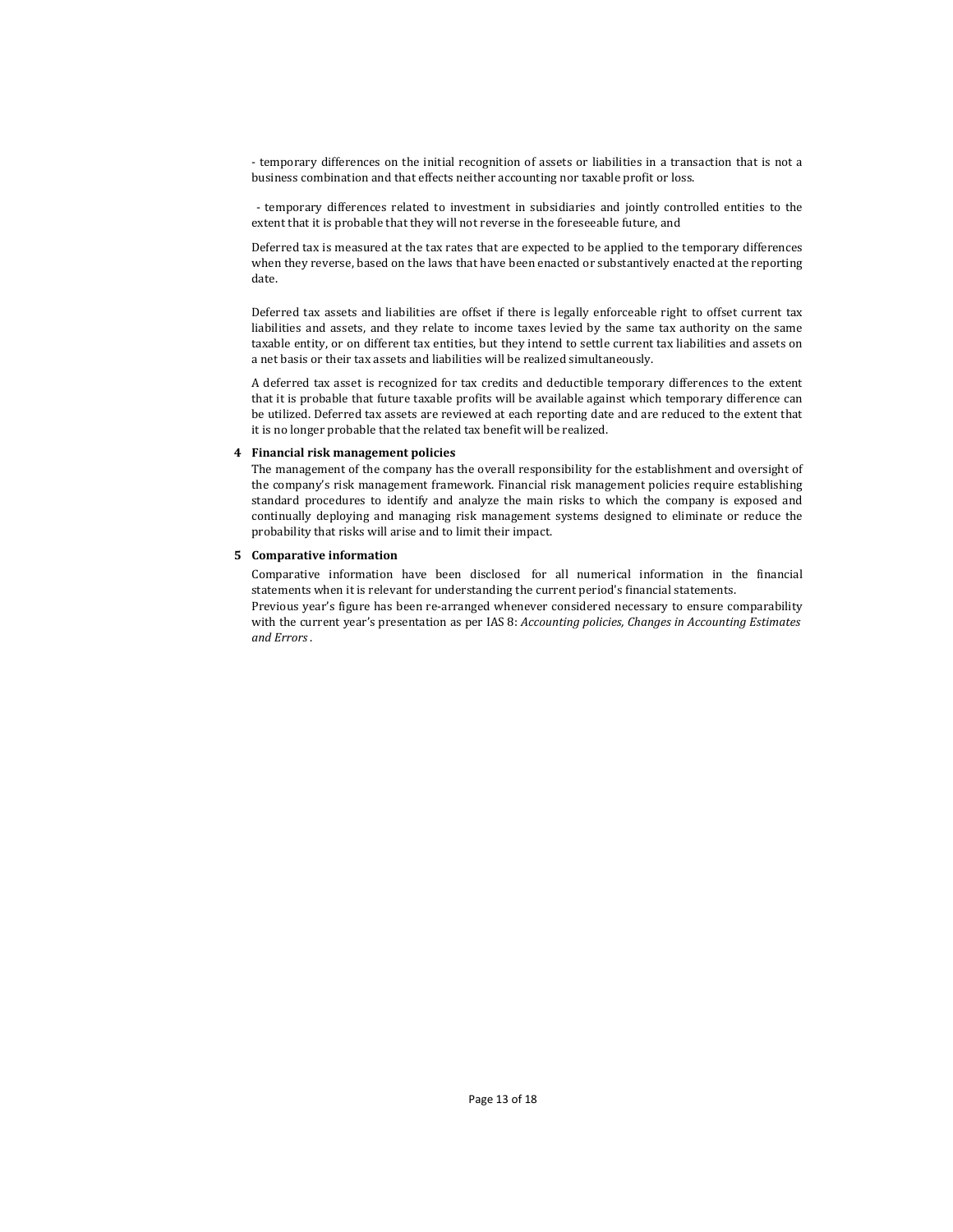|   |                                                                                                                                                                                                    | 31-Mar-19    | 31-Mar-18   |
|---|----------------------------------------------------------------------------------------------------------------------------------------------------------------------------------------------------|--------------|-------------|
| 6 | Property, plant and equipment                                                                                                                                                                      | 108,954,594  | 112,028,155 |
|   | This represents the written down value of the property, plant and equipment held by the company as<br>at the date of Statement of financial position . Detail has been given in <b>Annexure 1.</b> |              |             |
| 7 | Capital work in process                                                                                                                                                                            |              |             |
|   | <b>CWIP</b> - Plant & Machinery                                                                                                                                                                    |              | 797,265     |
| 8 | Deferred tax assets                                                                                                                                                                                |              |             |
|   | Deferred tax assets                                                                                                                                                                                | 24,279,864   | 19,449,310  |
|   | Deferred tax liabilities                                                                                                                                                                           | (10,920,106) | (9,886,842) |
|   | Net deferred tax assets                                                                                                                                                                            | 13,359,758   | 9,562,468   |
| 9 | <b>Inventories</b>                                                                                                                                                                                 |              |             |
|   | Raw Material                                                                                                                                                                                       | 1,609,021    | 1,756,489   |
|   | Packing Material                                                                                                                                                                                   | 931,693      | 471,853     |
|   | Finished goods                                                                                                                                                                                     | 68,102       | 24,167      |
|   |                                                                                                                                                                                                    | 2,608,816    | 2,252,509   |
|   | 10 Advances, deposits and prepayments                                                                                                                                                              |              |             |
|   | <b>Advances</b>                                                                                                                                                                                    |              |             |
|   | <b>Advances to Supplier</b>                                                                                                                                                                        |              | 228,635     |
|   | Advance income tax (10.1)                                                                                                                                                                          | 69,526       | 69,526      |
|   | Advance to employee                                                                                                                                                                                | 40,000       | 37,805      |
|   | <b>VAT Current Account</b>                                                                                                                                                                         | 189,633      | 224,657     |
|   | <b>Deposits</b>                                                                                                                                                                                    |              |             |
|   | Dhaka Palli Vidyut Samiti for electricity                                                                                                                                                          | 593,600      | 593,600     |
|   | <b>Prepayments</b>                                                                                                                                                                                 |              |             |
|   | Prepayment-Insurance                                                                                                                                                                               | 116,072      | 116,072     |
|   |                                                                                                                                                                                                    | 1,008,831    | 1,270,294   |
|   | 10.01 Advance income tax                                                                                                                                                                           |              |             |
|   | Opening balance                                                                                                                                                                                    | 69,526       | 1,320       |
|   | Add: Addition during the year                                                                                                                                                                      |              | 68,206      |

**Amount in Taka**

# **11 Cash and cash equivalent**

| Gash and cash equivalent |           |           |
|--------------------------|-----------|-----------|
| Cash at bank             | 7.968.041 | 7.682.142 |
|                          | 7,968,041 | 7.682.142 |

Closing balance 69,526 69,526

*Cash at bank represents balance amount as at 31 March 2019 with main branch of Hongkong and Shanghai Banking Corporation Limited (HSBC).*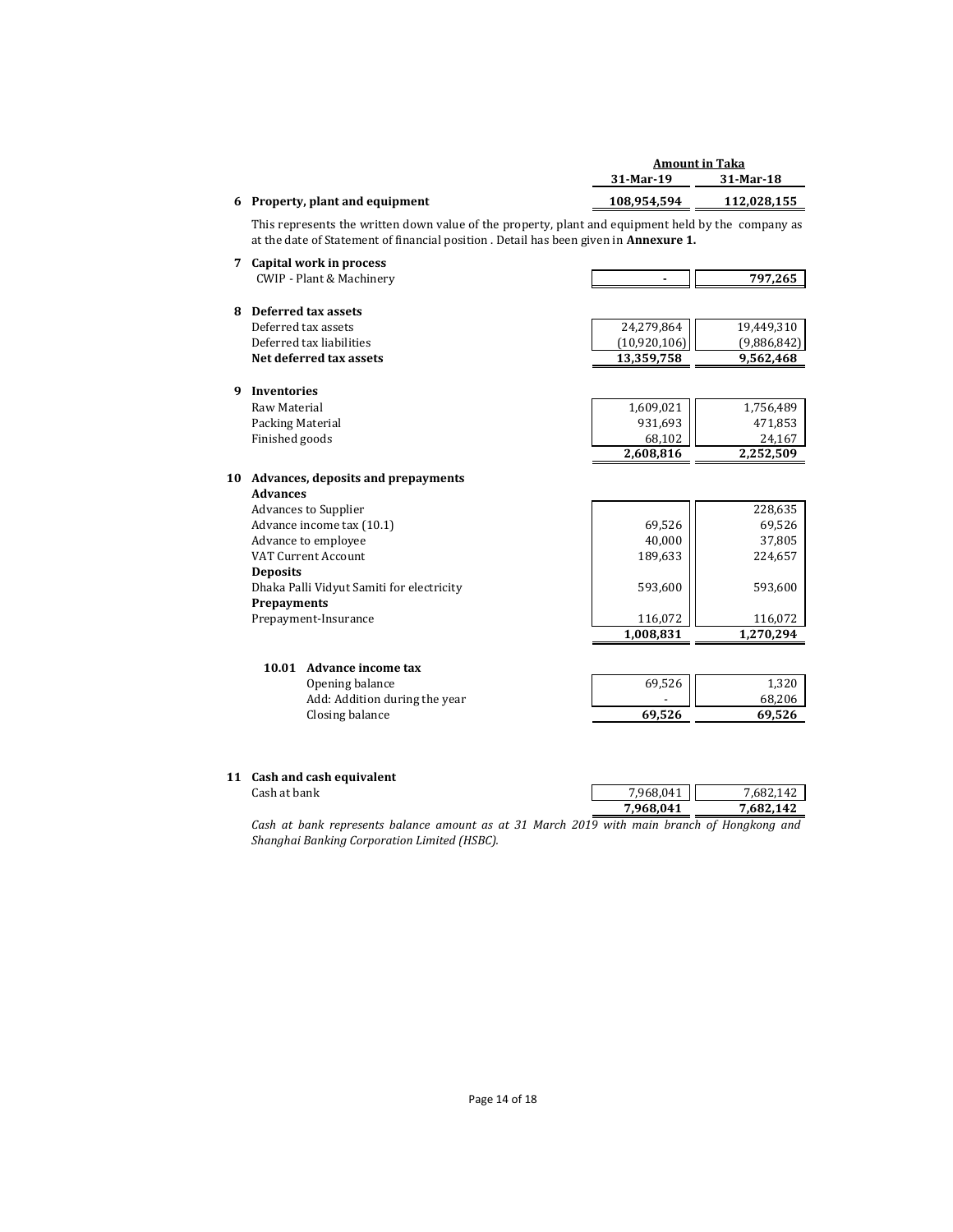|    |                                                      |           | <b>Amount in Taka</b> |             |
|----|------------------------------------------------------|-----------|-----------------------|-------------|
|    |                                                      |           | 31-Mar-19             | 31-Mar-18   |
| 12 | <b>Share capital</b>                                 |           |                       |             |
|    | <b>Authorized share capital</b>                      |           |                       |             |
|    | 20,000,000 ordinary shares of Taka 10 each           |           | 200,000,000           | 200,000,000 |
|    | Issued, subscribed & paid up share capital           |           |                       |             |
|    | 16,000,000 ordinary shares of Taka 10 each           |           | 160,000,000           | 150,000,000 |
|    | Shareholding position of the company is as follows : |           |                       |             |
|    |                                                      | Number of | Value in              | Value in    |

Shares | Taka | Taka Agro Tech Foods Limited, India (12.01) 15,999,500 159,995,000 149,995,000 Mr. Sanjay Srivastava 5,000 5,000 5,000 5,000 5,000 5,000 5,000 5,000 5,000 5,000 5,000 5,000 5,000 5,000 5,000 5,000 5,000 5,000 5,000 5,000 5,000 5,000 5,000 5,000 5,000 5,000 5,000 5,000 5,000 5,000 5,000 5,000 5,000 5,  **16,000,000 160,000,000 150,000,000**

During the year company raise paid up capital by investing amounted BDT 10,000,000 as a share capital of Agro Tech Food Limited, India.

### **13 Trade and other payable**

| Accounts payable         |
|--------------------------|
| Payable to employees     |
| Accrued expenses (13.01) |
|                          |

|  | 13.01 Accrued Expenses |  |
|--|------------------------|--|
|--|------------------------|--|

| Audit fees                  |
|-----------------------------|
| Legal and professional fees |
| Other taxes payable         |
| Packaging Development       |
| Security charges            |
| Pest control expenses       |
| Other Service               |
| Electricity expense         |

|                          | 1,321,861 | 1.341.292 |
|--------------------------|-----------|-----------|
| Accrued expenses (13.01) | 1.126.371 | 911.924   |
| Payable to employees     |           | 35.938    |
| Accounts payable         | 195,490   | 393.430   |

| Audit fees                  | 360,000   | 360,000 |
|-----------------------------|-----------|---------|
| Legal and professional fees | 291,000   | 172,500 |
| Other taxes payable         | 136,027   | 149,690 |
| Packaging Development       | 160,874   | 160,874 |
| Security charges            | 32,000    | 32,000  |
| Pest control expenses       |           | 19,860  |
| Other Service               | 146,470   |         |
| Electricity expense         |           | 17,000  |
|                             | 1,126,371 | 911,924 |
|                             |           |         |

### **14 Provision for income tax**

Opening balance Add: Provision made during the year Less: Adjustment during the year

| 2,292<br>1,649 | 2,694 |
|----------------|-------|
|                |       |
| 1,106          | (402) |
| 5,047          | 2.292 |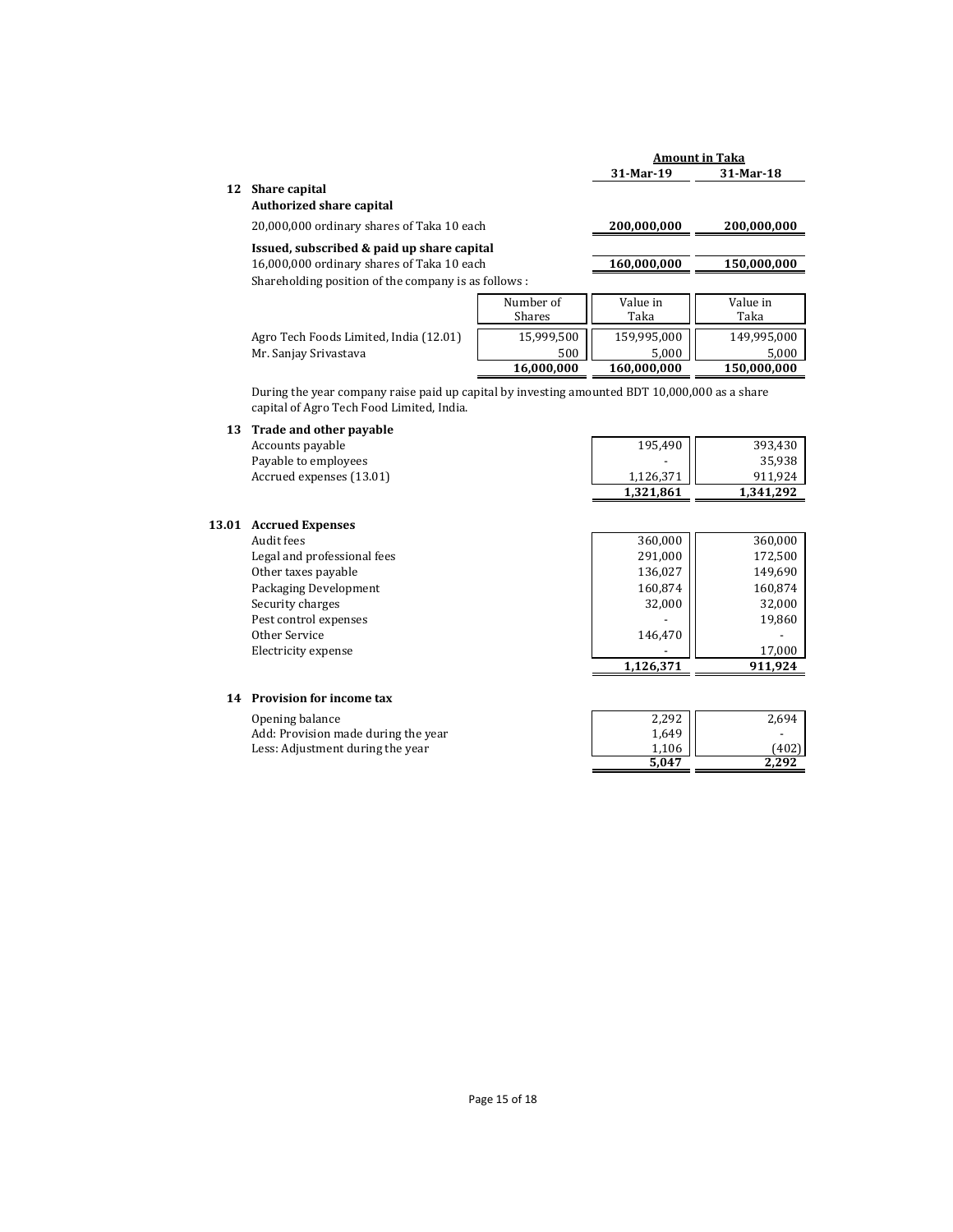|                       |                                                                         |            | <b>Amount in taka</b> |  |  |
|-----------------------|-------------------------------------------------------------------------|------------|-----------------------|--|--|
|                       |                                                                         | 2018-2019  | 2017-2018             |  |  |
| 15 Revenue            |                                                                         | 111,020    | 302,108               |  |  |
|                       | 16 Cost of material consumed                                            |            |                       |  |  |
|                       | Opening raw material & packing material                                 | 2,228,342  | $\overline{a}$        |  |  |
| <b>Add: Purchases</b> |                                                                         |            |                       |  |  |
| Raw materials         |                                                                         | 164,897    | 1,992,146             |  |  |
| Packing materials     |                                                                         | 471,701    | 488,853               |  |  |
|                       | Less: Closing inventory                                                 |            |                       |  |  |
| Raw materials         |                                                                         | 1,609,021  | 1,756,489             |  |  |
| Packing materials     |                                                                         | 931,693    | 471,853               |  |  |
| <b>Total</b>          |                                                                         | 324,226    | 252,657               |  |  |
| 17                    |                                                                         |            |                       |  |  |
|                       | Operating, administrative and selling expenses<br>Salary and allowances | 2,404,296  | 2,863,670             |  |  |
|                       | Contribution to employee's gratuity fund                                |            | 855,342               |  |  |
|                       | Irrecoverable Input VAT credit                                          | 154,689    |                       |  |  |
| Inventory damage      |                                                                         | 237,458    |                       |  |  |
|                       | Travelling and conveyance                                               | 20,294     | 72,565                |  |  |
| Rent expense          |                                                                         |            | 13,000                |  |  |
| Audit fees            |                                                                         | 460,000    | 423,000               |  |  |
| Professional fees     |                                                                         | 1,719,877  | 1,224,114             |  |  |
|                       | License & subscription fees                                             | 47,485     | 50,350                |  |  |
| Rates and taxes       |                                                                         | 47,550     | 138,335               |  |  |
| Bank charges          |                                                                         | 36,245     | 50,884                |  |  |
|                       | Printing and stationery                                                 | 4,370      | 20,728                |  |  |
| Legal charges         |                                                                         | 5,000      | 6,100                 |  |  |
|                       | Pest control expenses                                                   | 95,600     | 145,283               |  |  |
| Security charges      |                                                                         | 467,760    | 416,122               |  |  |
|                       | Communication expenses                                                  | 59,671     | 77,226                |  |  |
|                       | Loss on damaged goods                                                   |            |                       |  |  |
|                       | Miscellaneous expenses                                                  | 85,116     | 9,063                 |  |  |
| C&F charges           |                                                                         |            | 44,441                |  |  |
|                       | Power and fuel - electricity                                            | 353,602    | 340,258               |  |  |
|                       | Consumable expenses                                                     |            | 277,063               |  |  |
|                       | Repair and maintenance                                                  | 73,673     | 157,374               |  |  |
|                       | Meeting and conference                                                  |            | 5,801                 |  |  |
| Insurance expense     |                                                                         | 470,064    | 349,283               |  |  |
|                       | <b>Advertisement Expense</b>                                            | 405,945    |                       |  |  |
|                       |                                                                         | 7,148,694  | 7,540,002             |  |  |
|                       | 18 Foreign exchange (Gain)/loss                                         | (256, 384) | 8,715                 |  |  |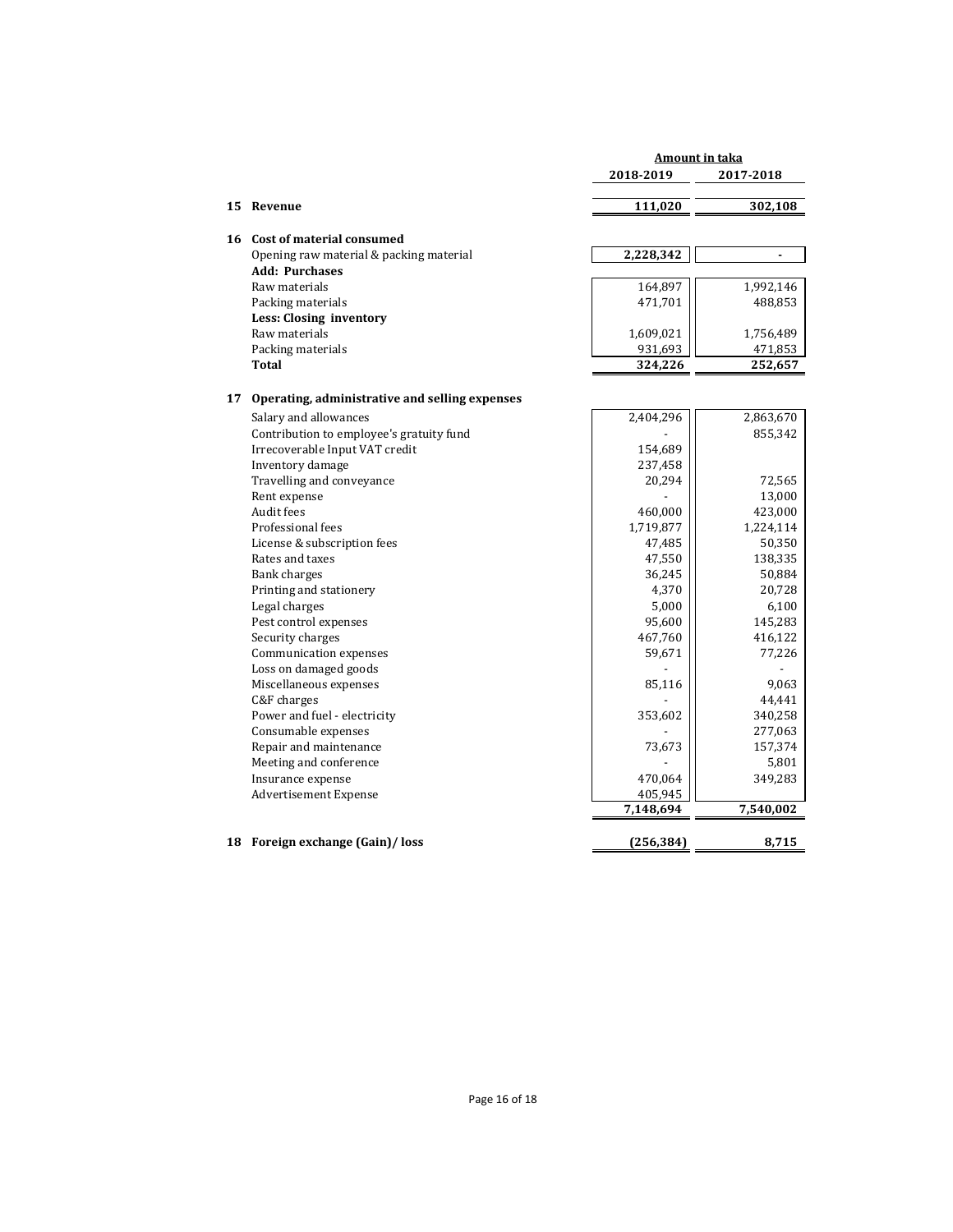|                             | <b>Amount in taka</b> |           |  |  |
|-----------------------------|-----------------------|-----------|--|--|
|                             | 2018-2019             | 2017-2018 |  |  |
| 18 Particulars of employee  |                       |           |  |  |
| Nationality:                |                       |           |  |  |
| Bangladeshi                 |                       |           |  |  |
| Non-Bangladeshi             |                       |           |  |  |
|                             |                       |           |  |  |
| Salary range:               |                       |           |  |  |
| Monthly Taka 3,000 or above |                       |           |  |  |
| Monthly below Taka 3,000    |                       |           |  |  |
|                             |                       |           |  |  |
| 40.5                        |                       |           |  |  |

#### **19 Related party transaction**

During the year the company carried out a number of transactions with related parties in the normal course of business. Names of those related parties, nature of those transactions and their total value have been set out in accordance with the provisions of IAS 24: *Related Party Disclosure* .

| Name of the related<br>party transaction | Nature of<br>transaction |              | Transaction during the year 2018-19 |                        |  |
|------------------------------------------|--------------------------|--------------|-------------------------------------|------------------------|--|
|                                          |                          | Relationship | <b>Transaction</b><br>value         | <b>Closing Balance</b> |  |
| Agro Tech Foods<br>Limited               | Share capital            | Parent       | 10,000,000                          |                        |  |

**Director Director**